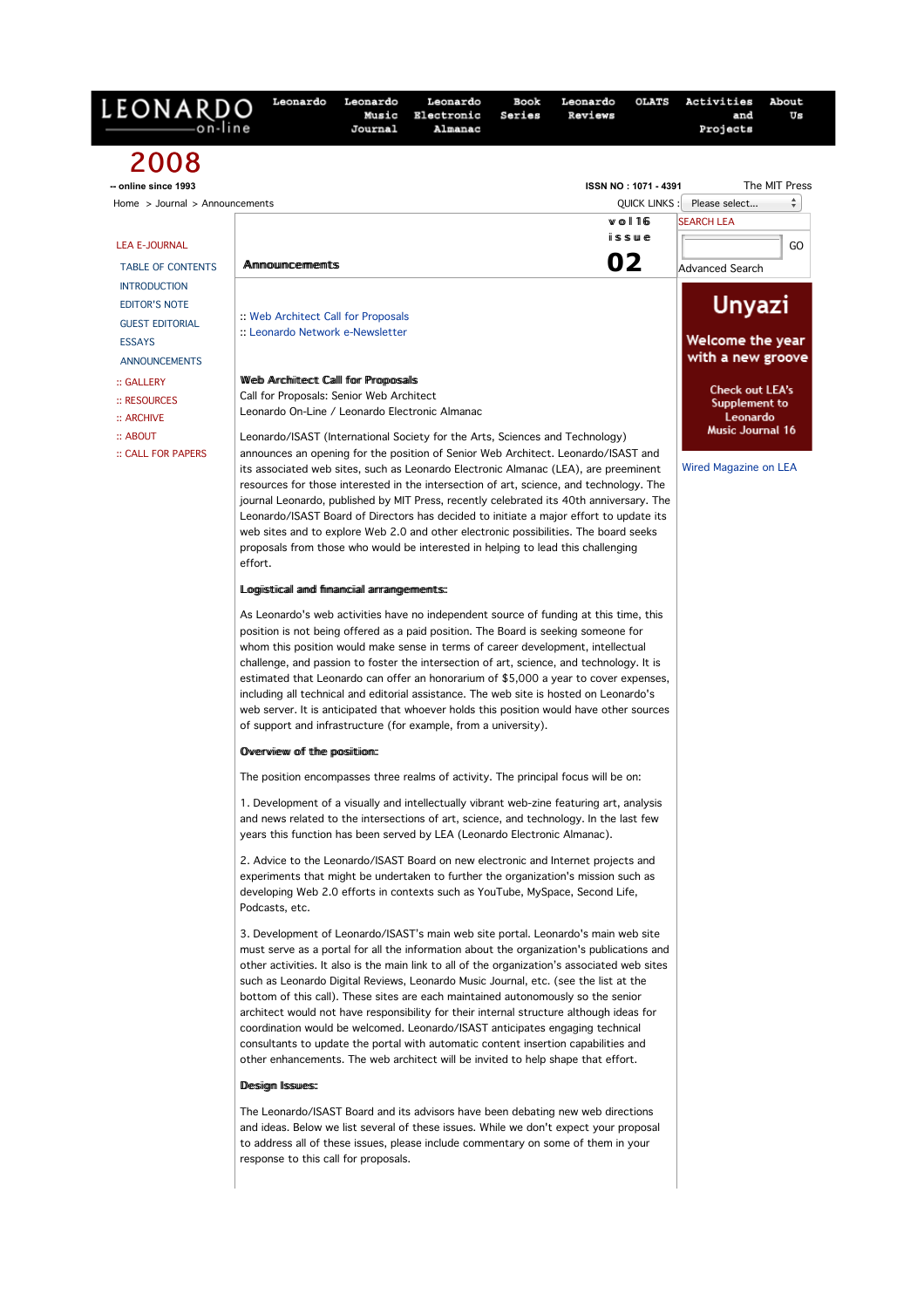- E-zine content / relationship to other web sites: What kinds of content would be useful and compelling for the art, science, and technology community? What other web sites that address these topics already exist? What unique niche should Leonardo's web site serve? Should the strategies employed by Leonardo Electronic Almanac be continued or changed?

- Funding: Like many organizations and web sites, Leonardo has not found a financially self-sustainable way to fund web-based activities. One idea being considered is to divide offerings into significant free material and premium material available only to users who pay a modest fee. Do you have other ideas for generating self-sustaining revenue?

- New Interactive Social Computing Opportunities: There are many Internet approaches circulating beyond simple web pages - for example, blogs, wikis, Second Life environments, podcasts, YouTube channels, Flickr, Linked-in, MySpace, news feeds, etc. Which of these make most sense for Leonardo/LEA? How might these become part of Leonardo's future activities?

- Synergies with other Leonardo resources: Leonardo is a major trusted institution. It maintains important archives of art/science activity. Its peer review system guarantees a high level of quality. Its book series publishes many of the most important books on these topics. Many international conferences seek to co-publish with Leonardo. As an example of synergies developed in the past, LEA's web-zine implemented activities such as chats with Leonardo book series authors, preprints of articles coming out in the journal, etc. What creative cross fertilizations might be implemented?

- Information Architecture: Leonardo-related activities and web sites are wide ranging. Some analysts have noted that Leonardo's web sites are hard to navigate. What design concepts could bring more understandable order to the portal?

- Streamlined Site Maintenance: Maintaining a wide-ranging site can be complex. New tools can help streamline the process - for example, automatic database linkages to web pages so that html is automatically written when new items are posted. What automated web authoring environments could be used to facilitate site maintenance?

## IItemms to be iimclluuded iim proposalls:

Please include the answers to the following questions in your response:

1. What is the nature of your interest and experience with the intersection of art, science, and technology? What is relevant in your background? What previous activities have you been involved with?

2. What is your experience with web site design and maintenance? What sites have you been involved with? What were your roles? What accomplishments are you most proud of? Please provide links.

3. What strategies would you propose for dealing with some of the design issues listed above? What is your vision of a Leonardo web site? What new initiatives interest you the most?

4. What infrastructure and support structures do you have that would help in undertaking this work?

5. Please include your curriculum vitae and 3 references (with contact info).

Proposals are due December 1, 2008. Email them to Web Architect Search: search@leonardo.info

## Liist of Leonardo relatted sittee

Leonardo On-Line (main site) http://www.leonardo.info/ Leonardo Electronic Almanac (LEA) http://leoalmanac.org/ Leonardo Music Journal http://www.leonardo.info/lmj/ Book Series http://www.leonardo.info/isast/leobooks.html Leonardo Reviews http://www.leonardo.info/ldr.html Olats (l'Observatoire Leonardo pour les Arts et les Techno-Sciences) http://www.olats.org/ Leonardo Transactions (pre-print server) http://www.leonardo.info/transactions.html Leonardo Abstracts Service (LABS) thesis abstracts - several languages http://www.leonardo.info/isast/journal/calls/labsprojectcall.html Leonardo Education Forum (LEF) http://artsci.ucla.edu/LEF/; http://www.leonardo.info/isast/lef.html